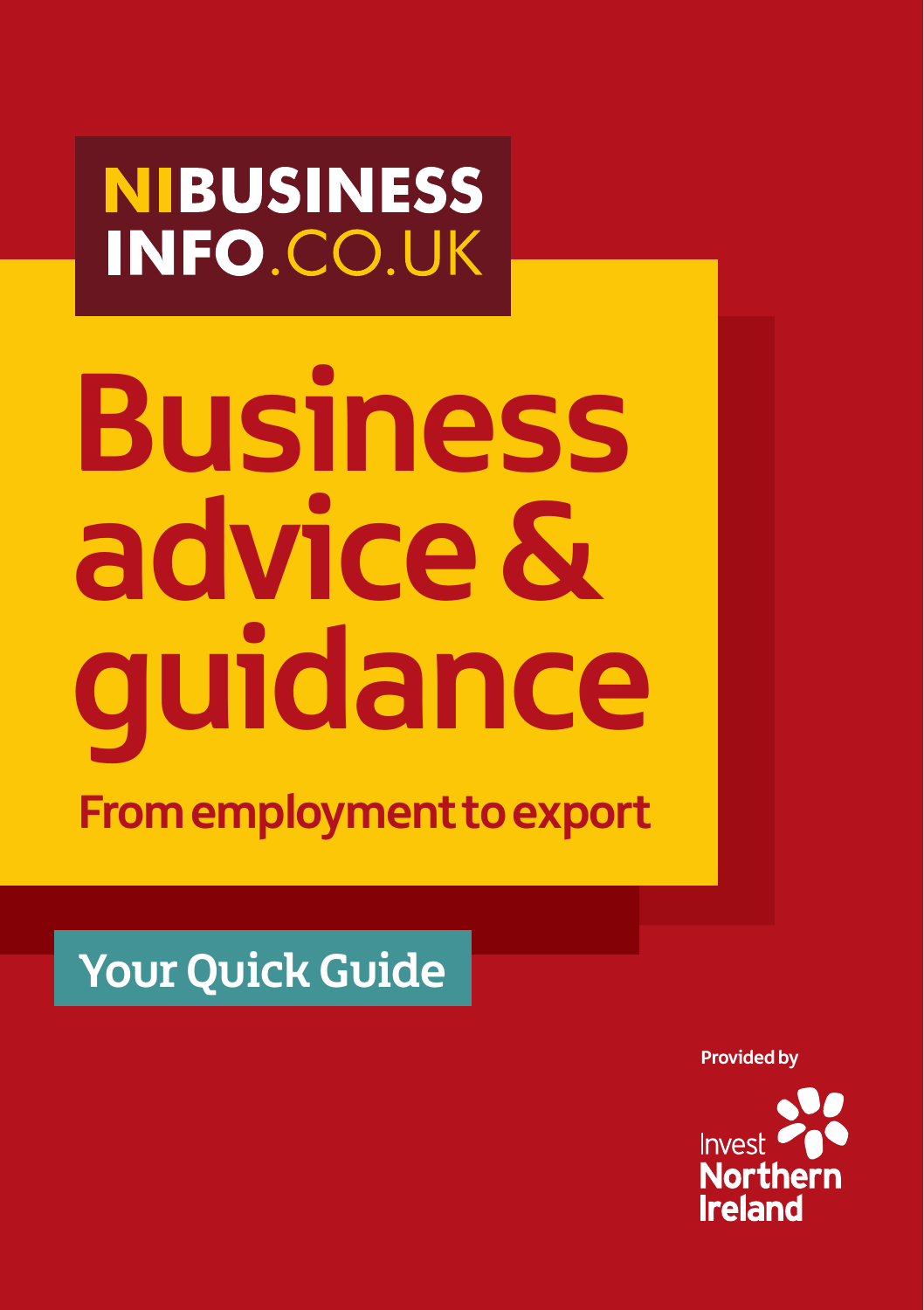

# Saving your business time and money

**Every day thousands of people are accessing nibusinessinfo.co.uk for the latest business support, expert advice and new business opportunities.**

**Whatever stage your business is at, find practical advice on areas including:**

- **Starting a business**
- **Finance**
- **Taxes**
- **Employment and skills**
- **Health and safety**
- **Efficiency and environment**
- **Business premises and rates**
- **Innovation and R&D**
- **Sales and marketing**
- **IT**
- **Exporting and importing**
- **Grow your business**
- **Buy or sell a business**
- **Your business sector**



**Sign-up for our free monthly newsletter to get the latest business support and expert advice: nibusinessinfo.co.uk/signup**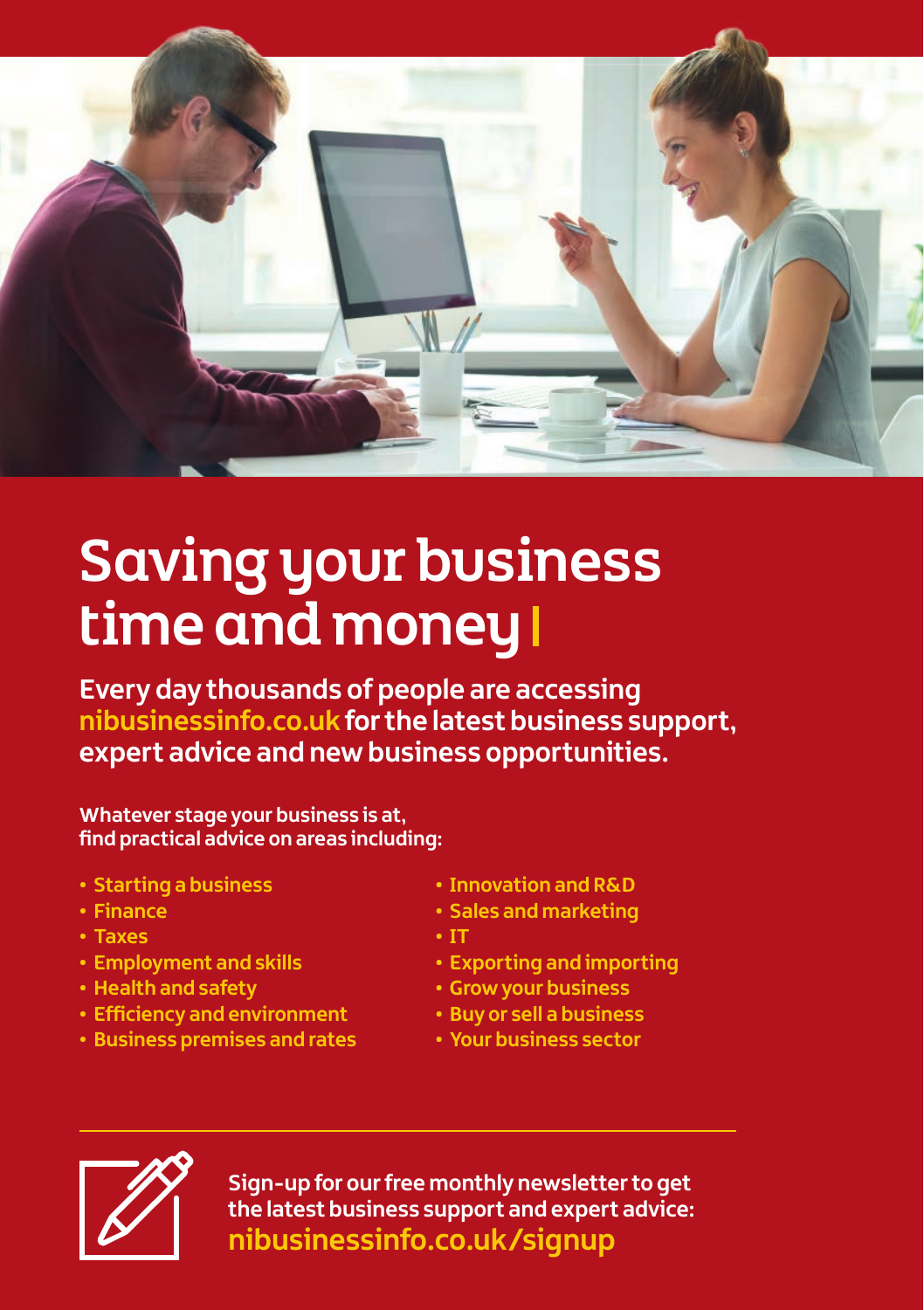

# Everything you need in one place

**From forms to finance, nibusinessinfo.co.uk brings you essential practical support for your business.**

## **A-Z of business templates**

Get instant access to a huge range of sample contracts, forms, letters, worksheets, policies, procedures and checklists. Free, editable and ready to print – our template directory will meet all your business needs.

#### **These resources are time and money savers:**

- **Business plan and marketing templates**
- **Cashflow projection worksheets**
- **Employment contracts**
- **Maternity and paternity leave forms**
- **Discipline, dismissal and redundancy forms**
- **And much more**



**Browse our template directory to save time and money: nibusinessinfo.co.uk/templates**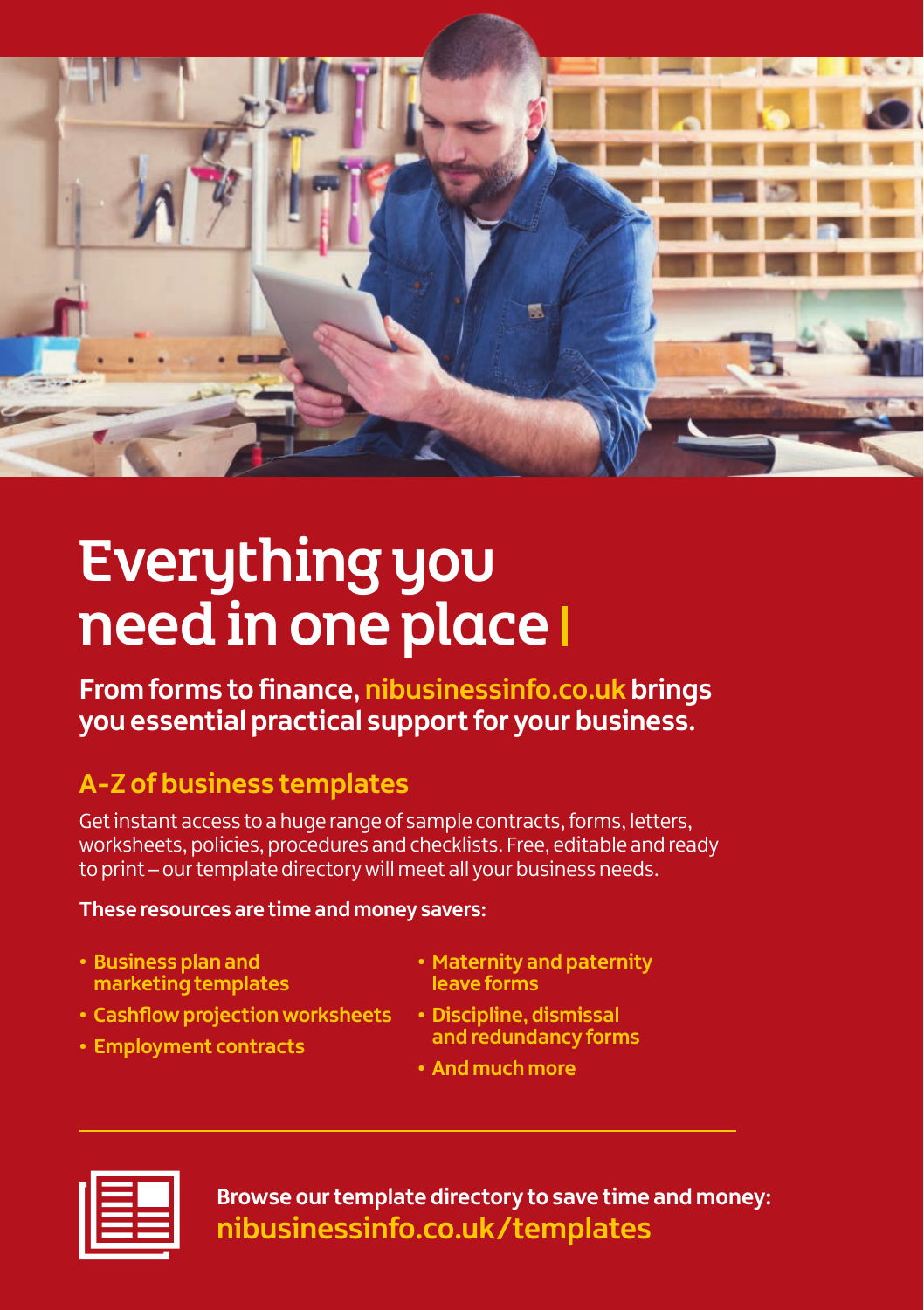

# Funding and support for your business I

**From financial assistance to advisory support, nibusinessinfo.co.uk provides access to the help you need.**

### **Find ways to start, grow and prosper**

Find out more about business finance options, or search for finance schemes in your area, for your type of business. Access the Business Support Finder a searchable directory of schemes available in Northern Ireland.

**Search for finance and support for your business, including:**

**• Grants • Loans**

- **Advisory services**
- **Mentoring and consultancy support**
- **Funding initiatives**



**Find ways to grow your business today: nibusinessinfo.co.uk/support**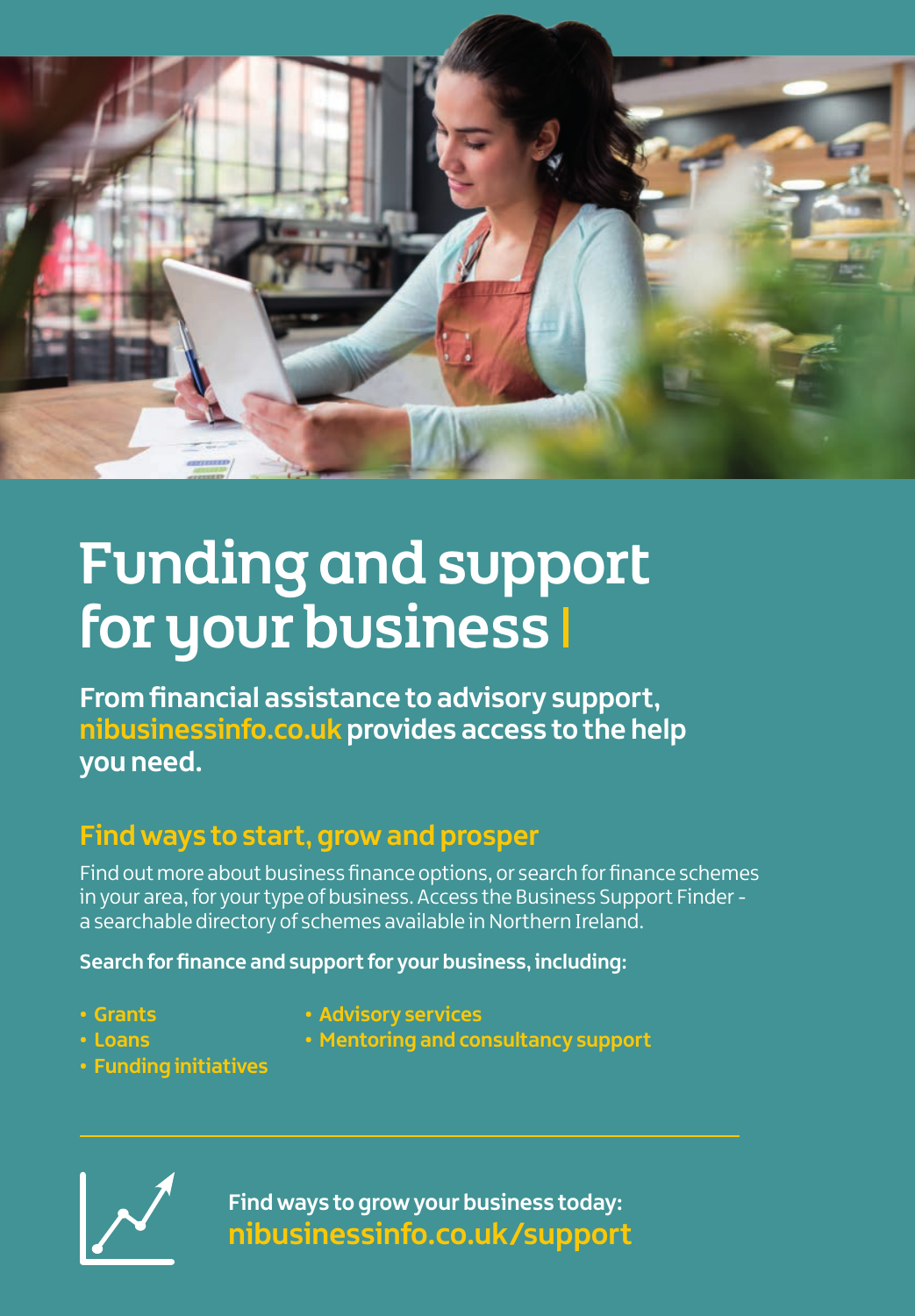

## Never miss another business event

#### **Find local business events**

**Use the Events Finder to search for local business-related training, workshops, networking events and seminars on topics including:**

- **Employing and managing staff**
- **Winning customers**
- **Managing cash-flow**
- **Business taxes**
- **Selling online**
- **Improving performance**
- **Starting up**
- **And much more**

#### **Promote your business events**

Take the first steps to make your next business event a sell-out success. Visit **events.nibusinessinfo.co.uk** and register as an Event Organiser to promote your event for free.



**Search for upcoming business events: events.nibusinessinfo.co.uk**